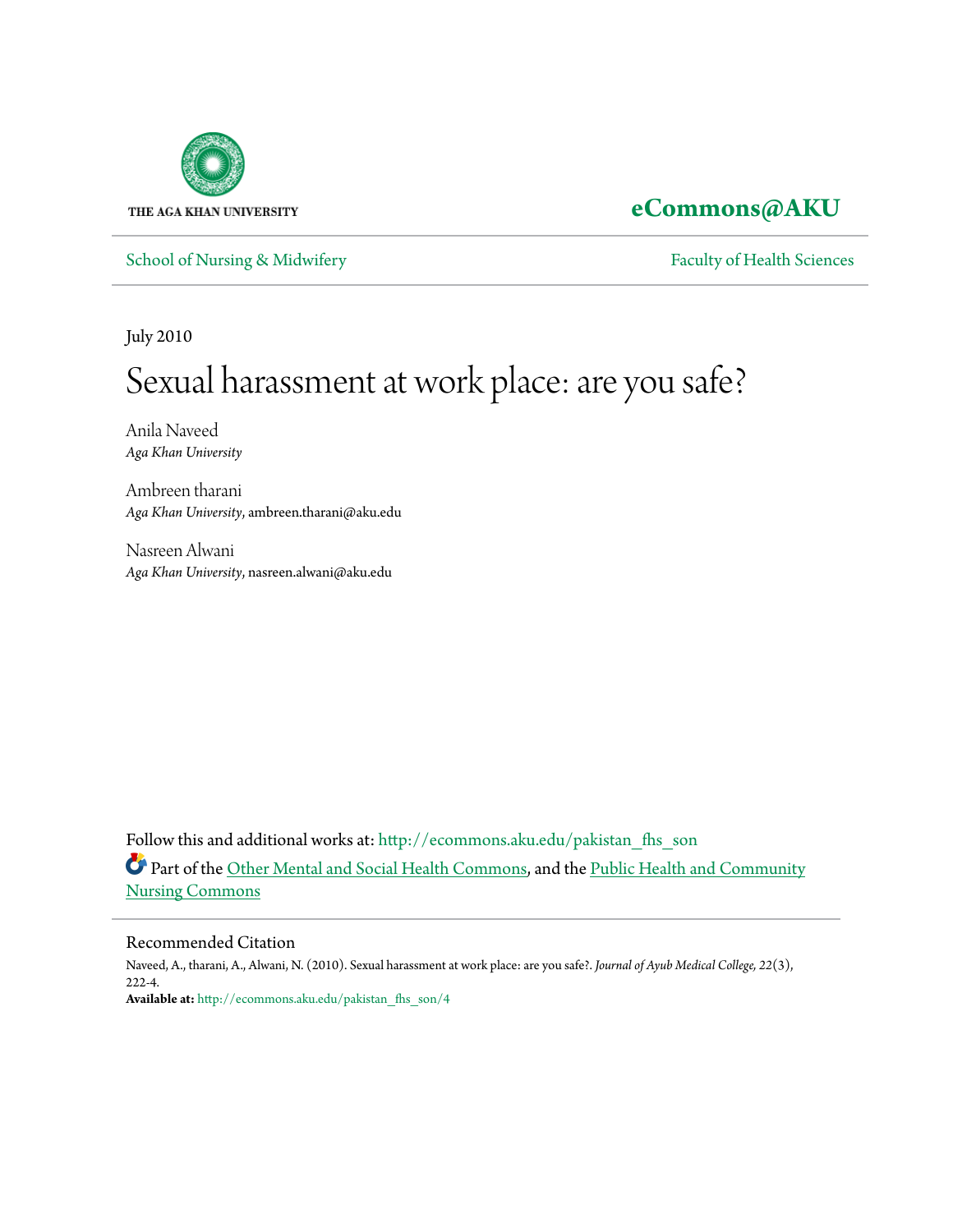# **CASE REPORT SEXUAL HARASSMENT AT WORK PLACE: ARE YOU SAFE?**

#### **Anila Naveed, Ambreen Tharani, Nasreen Alwani\***

**The Aga Khan University School of Nursing, \*The Aga Khan University Hospital Nursing Education Service, Karachi, Pakistan**

In today's world women are increasingly participating in the realm of work force, yet they are facing many obstacles in their way. Sexual harassment is one of those obstacles. Sexual harassment at work place is prevalent in every society. It could happen to anyone but women are the targeted victims. Sexual harassment is considered as a traumatic event and the victim may end up in having physical and mental sufferings that hinders a person to work effectively. At an organisational level this may result in decrease work effectiveness, decreased work productivity, high absenteeism, high turnover, and low staff morale. Hence there is a need that, organisations and government should look seriously into this matter. Proper education and training programs should be developed to deal with these issues. The goal must be both to deal with sexual harassment incidents effectively and to prevent the occurrence of future incidents.

**Keywords:** work place, harassment, training programs

#### **INTRODUCTION**

Shifting paradigm of globalisation and liberalisation has increased the women's participation in the realm of work force to contribute to family income and beat the burden of growing inflation. In this journey, women are endangered to face various obstacles; one of them includes sexual harassment. Harassment against women is perhaps as old as the very existence of women. $<sup>1</sup>$ </sup> Harassment of women at work place is one of those problems which discourage women in taking active part in economic and social development of society. $^2$  The concern of sexual harassment is gaining increased recognition whether it is at work place, educational institution or at home.<sup>3</sup> Civil society representatives have observed 70% of the women face sexual harassment at work place; whereas, other reports represent such cases up to 90%.<sup>4</sup>

#### **CASE REPORT**

It was a usual working day for a bedside nurse in a clinical unit at a private hospital setting. As the nurse was passing by in the unit, her way was apparently intentionally blocked by a senior male staff member in the unit. This employee was known among the staff due to sharing for his ill-intentioned habits to initiate and engage with a lady staff member in talk and then to eventually and quickly switch over to sharing dirty jokes and talks of nudity. Many times he was found in attempting deliberate unwanted physical contact with female staff, which remains unreported. That nurse usually avoids his encounter but that day become miserable when he stood on her way. She assertively asked him to move back, which he did but then abruptly he rushed and came close to her with an attempt to touch her physically. She moved backward and saved herself from that deliberate and ill-intentioned move of that aggressor; however in her annoyance she slapped him. Her other colleagues who witnessed the incident,

criticised her act with a rationale that she may end up with some kind of consequences as he was more powerful and strong being a male. She was advised by her colleagues to simply tolerate and remain quiet in this honourable institution of discipline. Some female staff members even warned her that she might have to remain prepared for a revengeful consequence. She wasn't motivated to report the incident and couldn't decide herself as she was confused with her unpredictable behaviour. It made her scared by foreseeing the possible repercussion and she couldn't report to work for next two days. It took a couple of days for her to get herself out of that traumatic event, but reflecting on this incidence after so many years, still gives her emotional pain.

This incident gave birth to several thought provoking questions:

- Whether it was an act of sexual harassment?
- Did she react appropriately in that scenario?
- Why her colleagues asked her to remain silent and to refrain from reporting this incident to anyone?
- How does sexual harassment affects on physical, mental and psychosocial wellbeing of an individual?
- What is the responsibility of our organisations we are working for?

This article reviews current literature and attempts to shed some light on these and other questions. The focus of this article is to identify causes and impact of sexual harassment at work place. Furthermore, it will propose to address the issue of sexual harassment at work place through proper education and training programs at organisational and government level.

#### **ANALYTICAL PERSPECTIVE**

Pakistan is a developing country; it has a patriarchal society in which gender specific behaviours are clearly defined. For instance, men are considered as dominant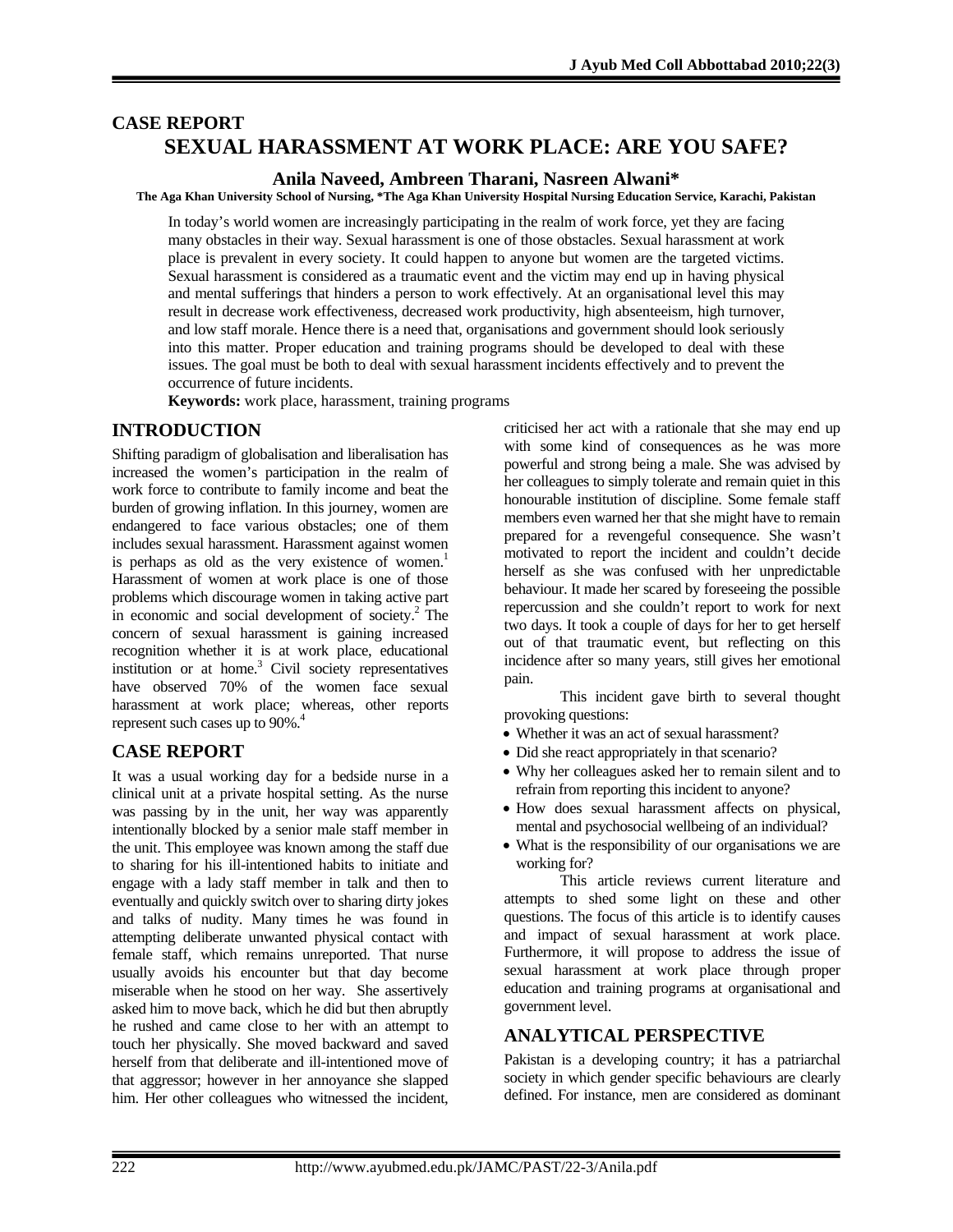feature, powerful, independent and superior personality of the society. Whereas, women are considered as mere male possessions, weak, powerless and dependent feature who are subordinates of men. With this mindset, males are considered as responsible to take care of whole family including woman. Similar is the expression of work place environment where abuse of power in working relationships represents the discrimination between men and women in our society. There is a very clear disparity between male and female rights such as, in work, employment, wages, education, health status and decision-making powers.<sup>5</sup>

Pakistan is a society of rigid norms and culture in which the role of a woman is usually considered within '*chadar and char deewari*' [bound within the family/house]. The life of the women becomes miserable when she attempts to work and take financial responsibilities of family against societal norms. According to an estimate seven out of ten women have to face harassment in physical, psychological, or social ways. Whether she is in the street, a shop, at workplace or home, there is a possibility that a woman might face some sort of harassment.<sup>1</sup>

Sexual harassment is a complex issue and there is always confusion in its inclusion and exclusion criteria. The definition of sexual harassment was cited in Sigal:<sup>6</sup>

"Unwelcome sexual advances, requests for sexual favours, and other verbal or physical conduct of a sexual nature constitute sexual harassment when this conduct explicitly or implicitly affects an individual's employment, unreasonably interferes with an individual's work performance, or creates an intimidating, hostile, or offensive work environment."

In the light of mentioned definition, the earlier mentioned scenario was an attribute of a sexual harassment. The male staff did the deliberate act to have a physical contact. However, interestingly every one remained silent and did not criticise or raised their voice against such unacceptable act. Social science research highlights that the women experiencing sexual harassment are more likely to ignore the incident either by stepping out or disregard it.<sup>7</sup> This unreported act usually motivates the offender to continue the offensive behaviour.<sup>8</sup> Pointing the issues pertaining to reporting the incident of sexual harassment, Ali<sup>9</sup> mentioned:

"Pakistani women generally go through three different levels of issues within SH (sexual harassment) process. Firstly, women endeavour to hide SH due to Islamic modesty and cultural traditions. Secondly, once they decide to take action there is a lack of redress at organisational and government level. Finally, once they report the issue they face victimisation."

In addition, most of the cases of sexual harassment remains unreported considering the patriarchal society that often question victim's innocence and integrity then the offender, that makes almost  $76\%$  of the cases unreported.<sup>4</sup> Women who are harassed at workplace are always made to feel at fault; and if they complain they may be fired from the job or lose promotion prospects or have to resign in same cases. It may affect their self-esteem and makes them less efficient.<sup>2</sup> Most often, victims are ashamed and humiliated, and concern that they will be labelled as bad women and therefore decide to keep quiet about it. $^{10}$ 

### **DISCUSSION**

Sexual harassment is considered as a traumatic event for an individual's life. An individual who had experienced such an event may end up in having physical and mental sufferings. The sexual harassment frequently impact on victim's psychological and physiological health, economical conditions<sup>4</sup> and vocational development<sup>3</sup>. Consequently, it also leads to overall loss of trust in people, loss of confidence, poor self esteem, fear of being ridiculed, and suicidal ideations. This psychological trauma hinders the effective performance of the sufferers and may have a long-term effect on individual leading towards the road of mental illnesses. Undoubtedly, harassment is morally, legally and professionally unacceptable. Staff morale is reduced; in turn lowers their productivity, and increases absenteeism and turnover. It has spill over effects on individuals career growth, worker productivity, general well being and peace of mind: the fundamental rights of the employees.<sup>9</sup>

The sufferer is not the individual only but the organisation too. Quality of service will be impacted in organisation if its employees are not satisfied and feel safe in the work environment. Hence their job performance will decline and will subsequently, damages the reputation of an organisation.

 Several strategies at individual, organisational and government level can prevent physical and mental health deteriorations due to workplace harassment. At an individual level, instead of avoiding the scenario and self-blaming;<sup>3</sup> assertive confronting the offender can facilitate the prevention of similar acts. In addition, documenting and reporting the event with the required facts and witnesses will notify the case for possible action against the harasser and the harassment.

Sexual harassment is considered as an 'occupational hazard' and a violation of the right to work with dignity.<sup>1</sup> At an organisational level, provision of safe and harassment free environment need to be considered as an integral part of the organisational policies. This sense of security will also facilitate them to work efficiently and effectively. On the other hand ongoing educational programs, trainings, workshops,